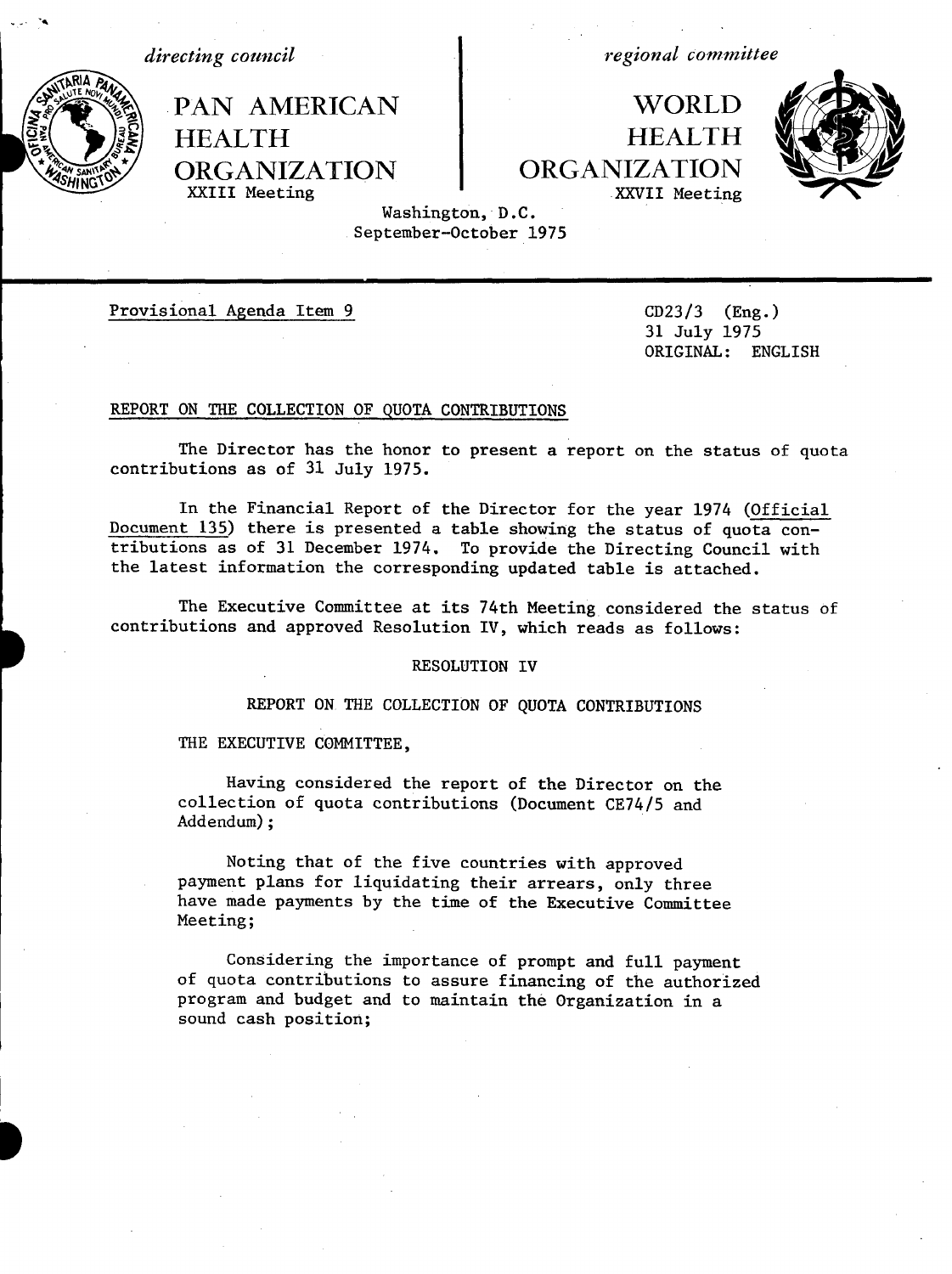**Il**

Having heard the statements to the effect that delays in quota payments are a matter of grave concern to the countries, since the collection of quota contributions is vital if PAHO's activities are to continue; and

Bearing in mind the provisions of Article 6-B of the Constitution of PAHO relating to the suspension of voting privileges of Governments failing to meet their financial obligations,

#### RESOLVES:

1. To take note of the report of the Director on the collection of quota contributions (Document CE74/5 and Addendum).

2. To thank the Governments that have already made payments in 1975 and to urge the other Governments whose legal circumstances so permit to pay their current quotas as early as possible in the year they are due so that the work of the Organization can continue and the financial burden of its program be fairly spread among all Members.

3. To again direct the attention of Governments to the provisions of paragraph 5.4 of Article V of the Financial Regulations of PAHO, which in part reads as follows: "Contributions shall be considered as due and payable in full... as of the first day of the financial year to which they relate.... As of 1 January of the following financial year, the unpaid balance of such unpaid contributions shall be considered to be one year in arrears."

4. To recommend to the Directing Council at its XXIII Meeting that it entrust a working group with the task of analyzing the general situation of quotas with a view to proposing procedures for improving the collection of quota contributions.

5. To request the Director to continue to inform the Governments of any balances due and to report to the Directing Council at its XXIII Meeting on the status of collection of quota contributions.

Annex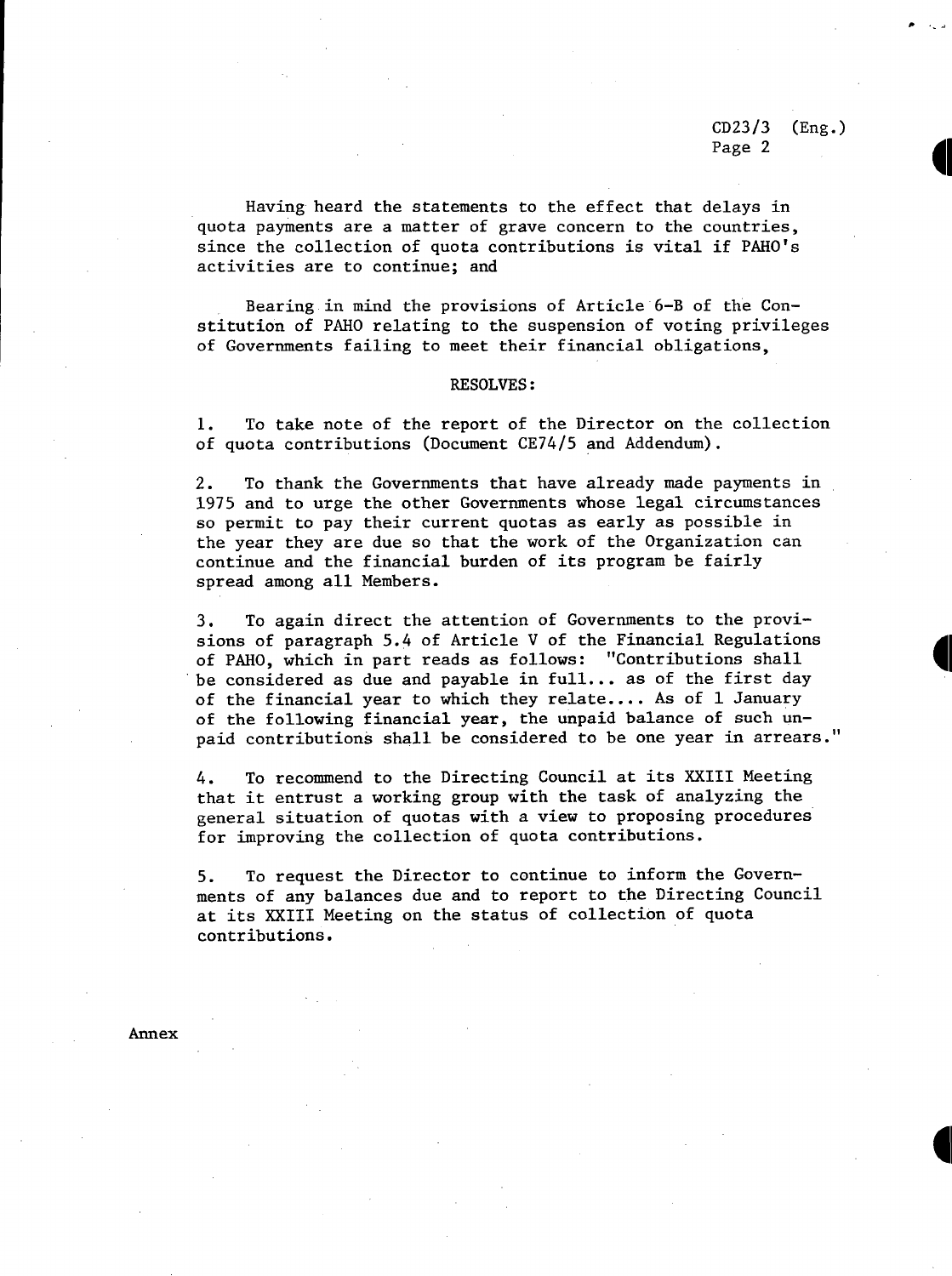CD23/3 ANNEX (Eng.)

## PAN AMERICAN HEALTH ORGANIZATION STATEMENT OF QUOTA CONTRIBUTIONS DUE FROM MEMBER GOVERNMENTS AND PARTICIPATING GOVERNMENTS 1975 BUDGET AND PRIOR YEARS (Expressed in U.S. dollars)

| Member Governments<br>and Participating<br>Governments | Year                                                                 | Amount Due<br>1 January 1975                                                                                                          | Collected<br>During 1975                                        | Balance Due<br>31 July 1975                                                                                  |
|--------------------------------------------------------|----------------------------------------------------------------------|---------------------------------------------------------------------------------------------------------------------------------------|-----------------------------------------------------------------|--------------------------------------------------------------------------------------------------------------|
| Argentina                                              | 1975                                                                 | 1,598,739.00                                                                                                                          | 1,598,739.00                                                    |                                                                                                              |
| Bahamas                                                | 1975<br>.1974                                                        | 12,963.00<br>11,832.00                                                                                                                | 12,963.00<br>11,832.00                                          |                                                                                                              |
|                                                        |                                                                      | 24,795.00                                                                                                                             | 24,795.00                                                       |                                                                                                              |
| Barbados                                               | 1975                                                                 | 17,284.00                                                                                                                             | 17,284.00                                                       |                                                                                                              |
| Bolivia<br><b>Brazil</b>                               | 1975<br>1974<br>1973<br>1972<br>1971<br>1970<br>1969<br>1975<br>1974 | 41,049.00<br>63,140.00<br>57,501.00<br>54,065.00<br>46,171.00<br>41,808.00<br>7,044.00a<br>310,778.00<br>1,598,739.00<br>1,280,563.00 | 19,148.00<br>41,808.00<br>7,044.00<br>.68,000.00<br>761, 307.55 | 41,049.00<br>63,140.00<br>57,501.00<br>54,065.00<br>27,023.00a<br>242,778.00c<br>1,598,739.00<br>519,255.45a |
| Canada                                                 | 1975                                                                 | 2,879,302.00<br>1,471,271.00                                                                                                          | 761.307.55<br>1,471,271.00                                      | 2, 117, 994.45                                                                                               |
| Chile                                                  | 1975<br>1974<br>1973                                                 | 291,662.00<br>321,620.00<br>197,893.00<br>811,175.00                                                                                  |                                                                 | 291,662.00<br>321,620.00<br>197,893.00a<br>811,175.00                                                        |
| Colombia                                               | 1975                                                                 | 334,005.00                                                                                                                            | 3,805.88                                                        | 330,199.12a                                                                                                  |

a<br>Denotes balance

C<sub>See</sub> page 4 for status under Deferred Payment Plan.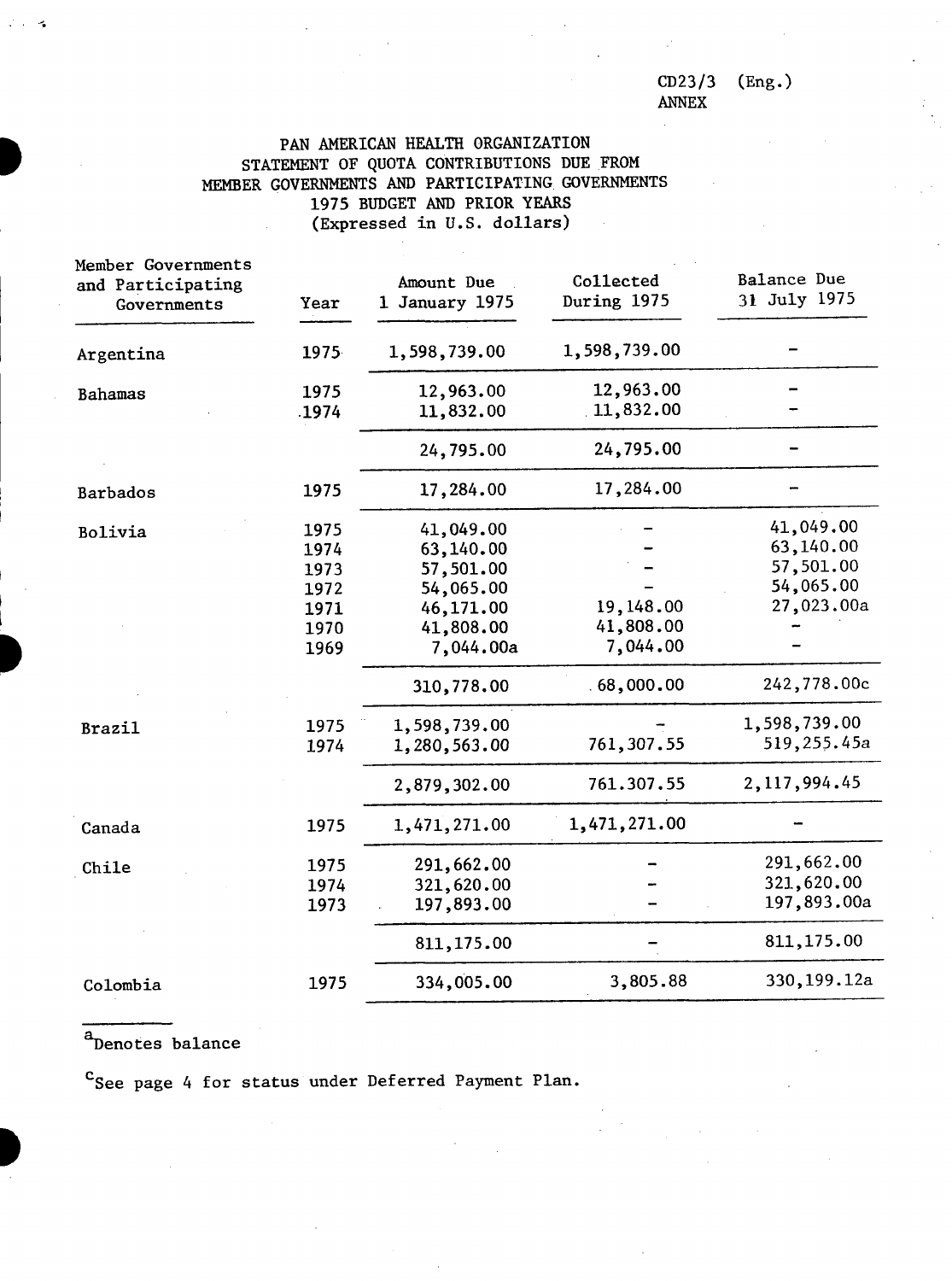$CD23/3$ ANNEX Page 2  $(Eng.)$ 

| Member Governments<br>and Participating<br>Governments | Year         | Amount Due<br>1 January 1975 | Collected<br>During 1975 | Balance Due<br>31 July 1975 |
|--------------------------------------------------------|--------------|------------------------------|--------------------------|-----------------------------|
| Costa Rica                                             | 1975<br>1974 | 41,049.00<br>42,879.25       | 33,148.49                | 41,049.00<br>9,730.76a      |
|                                                        |              | 83,928.25                    | 33,148.49                | 50,779.76                   |
| Cuba                                                   | 1975<br>1974 | 229,009.00<br>27,180.82      | 200,733.73<br>27,180.82  | 28,275.27a                  |
|                                                        |              | 256,189.82                   | 227, 914.55              | 28, 275. 27                 |
| Dominican                                              |              |                              |                          |                             |
| Republic                                               | 1975         | 41,049.00                    |                          | 41,049.00                   |
|                                                        | 1974         | 63,140.00                    |                          | 63,140.00                   |
|                                                        | 1973         | 57,501.00                    |                          | 57,501.00                   |
|                                                        | 1972         | 54,065.00                    |                          | 54,065.00                   |
|                                                        | 1971         | 46,171.00                    |                          | 46,171.00                   |
|                                                        | 1970         | 41,808.00                    |                          | 41,808.00                   |
|                                                        | 1969         | 37,981.00                    | 8,559.00                 | 29,422.00a                  |
|                                                        | 1968         | 34,444.00                    | 34,444.00                |                             |
|                                                        | 1967         | 27,654.00                    | 27,654.00                |                             |
|                                                        | 1966         | 8,490.00                     | 8,490.00                 |                             |
|                                                        |              | 412,303.00                   | 79,147.00                | 333,156.00c                 |
| Ecuador                                                | 1975         | 41,049.00                    | 25,840.19                | 15,208.81a                  |
|                                                        | 1974         | 10,750.43                    | 10,750.43                |                             |
|                                                        |              | 51,799.43                    | 36,590.62                | 15,208.81                   |
| El Salvador                                            | 1975         | 41,049.00                    |                          | 41,049.00                   |
|                                                        | 1974         | 63,140.00                    |                          | 63,140.00                   |
|                                                        | 1973         | 53,813.00                    |                          | 53,813.00a                  |
|                                                        |              | 158,002.00                   |                          | 158,002.00                  |
| France                                                 | 1975         | 41,049.00                    | 41,049.00                |                             |
| Guatemala                                              | 1975         | 62,653.00                    | 62,653.00                | b                           |
| Guyana                                                 | 1975         | 41,049.00                    | 41,049.00                | b                           |

aDenotes balance

Advance payment has been received on the 1976 quota in the amount of \$35.00. Advance payment of \$2,785.66. Guyana: Advance payment has been received on the 1976 quota in the amount of  $$2,785.66$ .  $^{\rm b}$ Guatemala:

Csee page 4 for status under Deferred Payment Plan.

цý.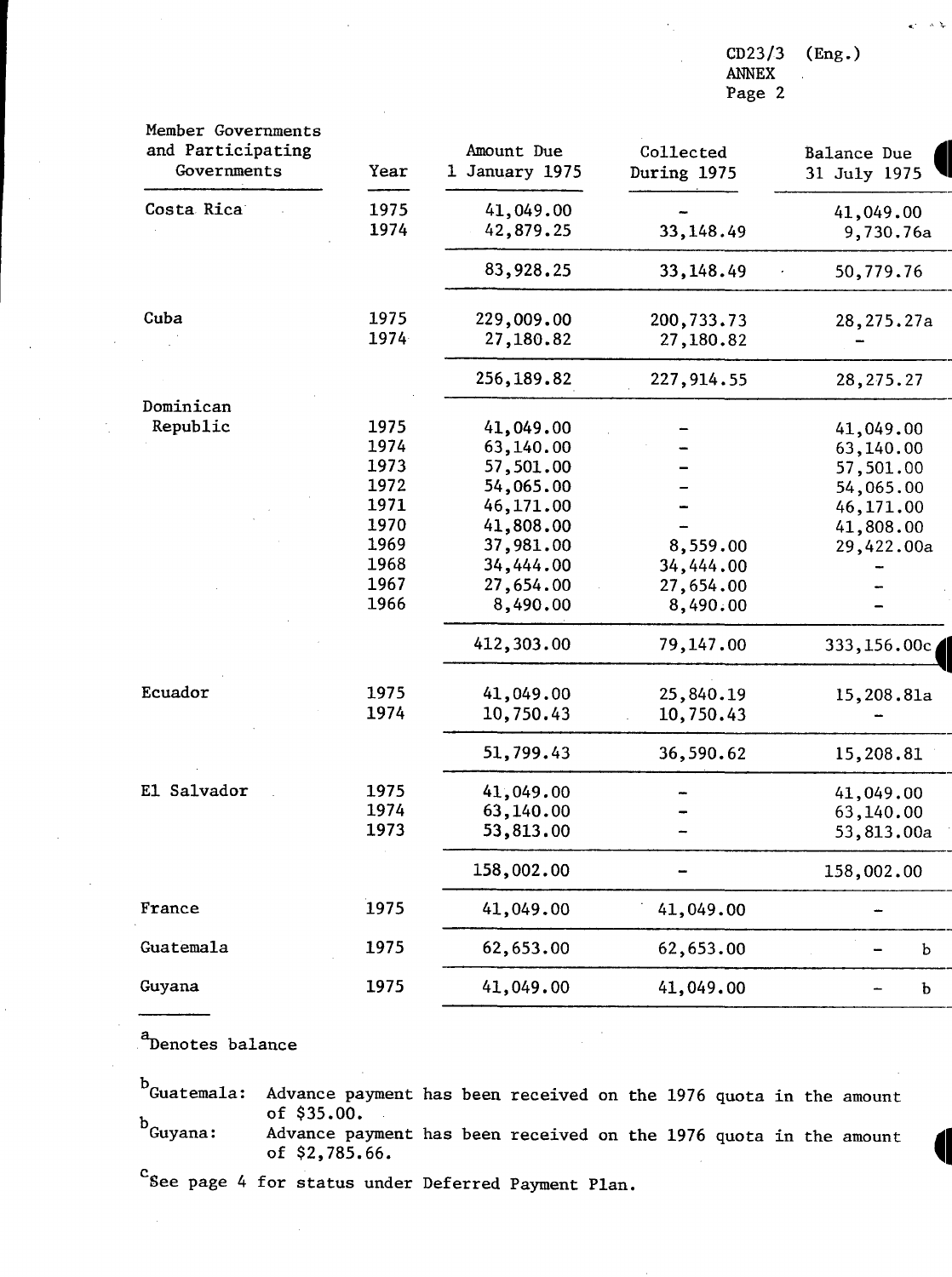CD23/3 ANNEX **(Eng.)**

Page 3

| Member Governments<br>and Participating<br>Governments | Year | Amount Due<br>1 January 1975 | Collected<br>During 1975 | Balance Due<br>31 July 1975 |
|--------------------------------------------------------|------|------------------------------|--------------------------|-----------------------------|
| Haiti                                                  | 1975 | 41,049.00                    |                          | 41,049.00                   |
|                                                        | 1974 | 63,140.00                    |                          | 63,140.00                   |
|                                                        | 1973 | 43,534.10                    |                          | 43,534.10a                  |
|                                                        | 1972 | 54,065.00                    |                          | 54,065.00                   |
|                                                        | 1971 | 46,171.00                    |                          | 46,171.00                   |
|                                                        | 1970 | 41,808.00                    |                          | 41,808.00                   |
|                                                        | 1969 | 37,981.00                    |                          | 37,981.00                   |
|                                                        | 1968 | 34,444.00                    | 3,066.30                 | 31,377.70a                  |
|                                                        | 1967 | 1,725.30                     | 1,725.30                 |                             |
|                                                        |      | 363,917.40                   | 4,791.60                 | 359,125.80c                 |
| Honduras                                               | 1975 | 41,049.00                    | 17,914.50                | 23,134.50a                  |
|                                                        | 1974 | 2,085.50                     | .2,085.50                |                             |
|                                                        |      | 43,134.50                    | 20,000.00                | 23, 134.50                  |
| Jamaica                                                | 1975 | 41,049.00                    | 41,049.00                |                             |
| Kingdom of<br>The Netherlands                          | 1975 | 41,049.00                    | 41,049.00                |                             |
| Mexico                                                 | 1975 | 1,786,698.00                 | 1,786,698.00             |                             |
|                                                        | 1974 | 125,801.00                   | 125,801.00               |                             |
|                                                        |      | 1,912,499.00                 | 1,912,499.00             |                             |
| Nicaragua                                              | 1975 | 41,049.00                    |                          | 41,049.00                   |
|                                                        | 1974 | 63,140.00                    | 63,140.00                |                             |
|                                                        |      | 104,189.00                   | 63,140.00                | 41,049.00                   |
| Panama                                                 | 1975 | 41,049.00                    |                          | 41,049.00                   |
|                                                        | 1974 | 26,225.00                    | 26,225.00                |                             |
|                                                        |      | 67,274.00                    | 26,225.00                | 41,049.00                   |
| Paraguay                                               | 1975 | 41,049.00                    |                          | 41,049.00                   |
|                                                        | 1974 | 63,140.00                    |                          | 63,140.00                   |
|                                                        | 1973 | 57,501.00                    |                          | 57,501.00                   |
|                                                        | 1972 | 54,065.00                    |                          | 54,065.00                   |
|                                                        | 1971 | 46,171.00                    |                          | 46,171.00                   |
|                                                        | 1970 | 22,973.22                    |                          | 22,973.22a                  |
|                                                        |      | 284,899.22                   |                          | 284,899.22c                 |

 $\label{eq:2.1} \frac{1}{\sqrt{2}}\int_{0}^{\infty}\frac{1}{\sqrt{2\pi}}\left(\frac{1}{\sqrt{2\pi}}\right)^{2}d\mu\left(\frac{1}{\sqrt{2\pi}}\right) \frac{d\mu}{\sqrt{2\pi}}\,.$ 

 $\bar{z}$ 

a<br>Denotes balance

 $\omega_{\rm c}$ 4

 $\sim$ 

C<sub>See page 4</sub> for status under Deferred Payment Plan.